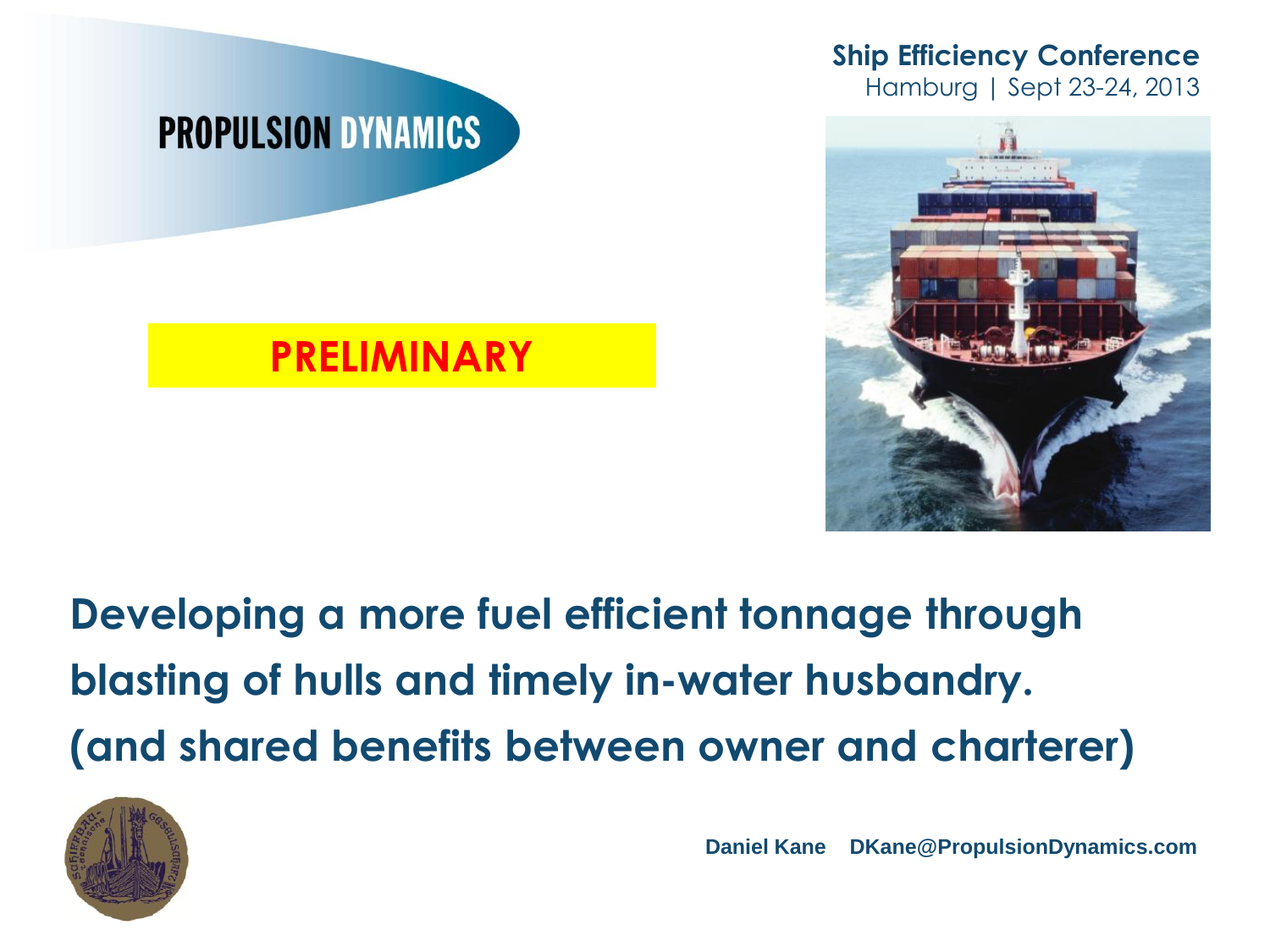

- **1. Introduction to hull and propeller performance monitoring**
- **2. Timely in-water husbandry**
- **3. Blasting of hulls in dock**
- **4. Shared benefits for owner / charterer**

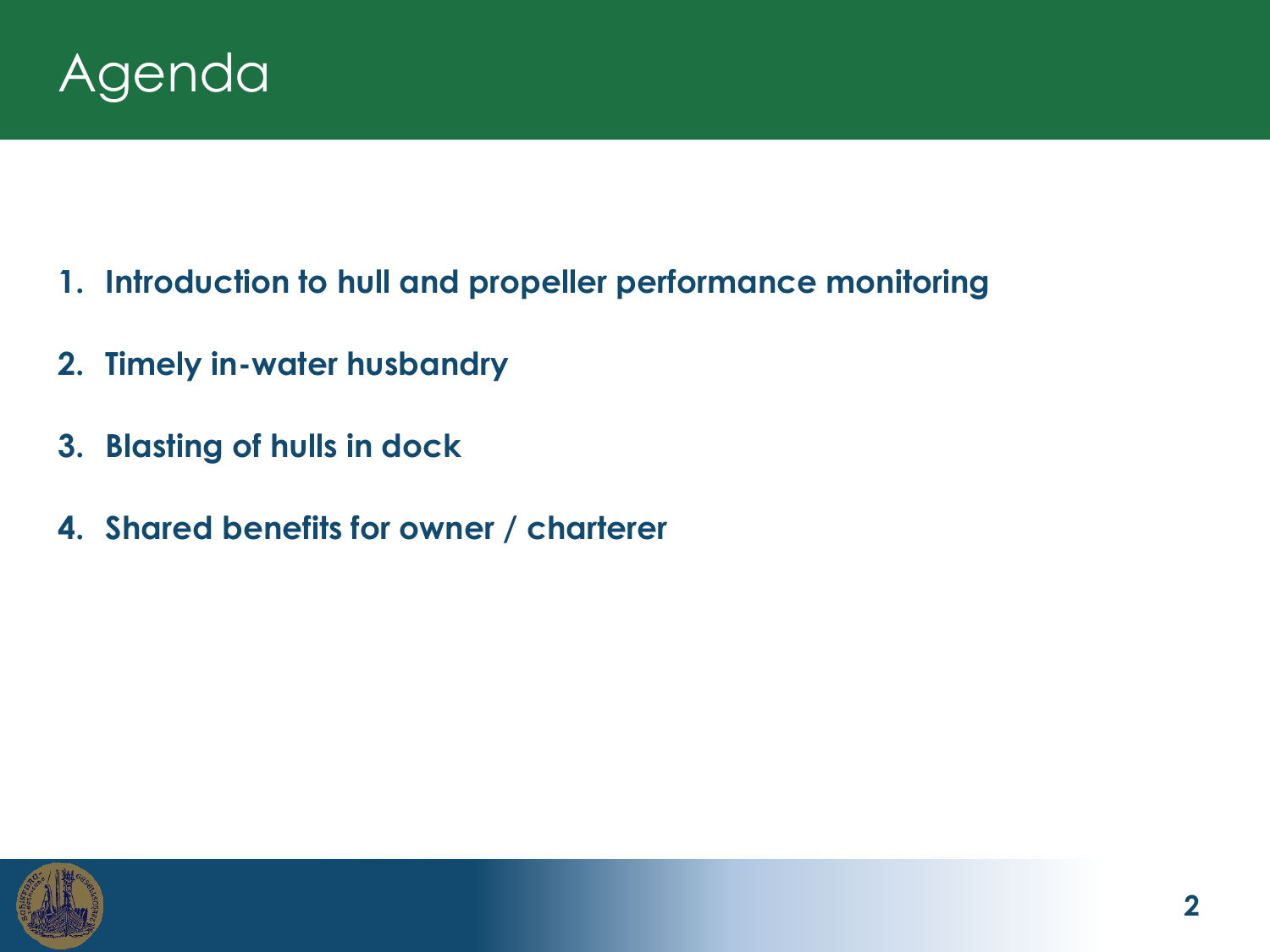### **1. Introduction to CASPER®**

■ Hull and propeller performance monitoring (and relation to actual FOC) was accomplished utilizing CASPER (**C**omputer **A**ssisted **S**hip **PER**formance).

#### **The Technical Concept**

**Establish a mathematical performance model for each vessel, covering all speeds, drafts and weather factors, based on the sea trial data.**



**Vessel submits a weekly performance 'observation' dataset (steady state).**



**Increase in resistance (Added Resistance) of hull and propeller due to roughness and fouling is calculated to measure performance.**



**Then compares the actual performance to the performance under sea trial (clean, smooth hull and propeller) condition.**



**Added Resistance is reported in percentage (in percent of the total resistance, design draft and speed). Allows for nondimensional fleetwide comparisons.** 

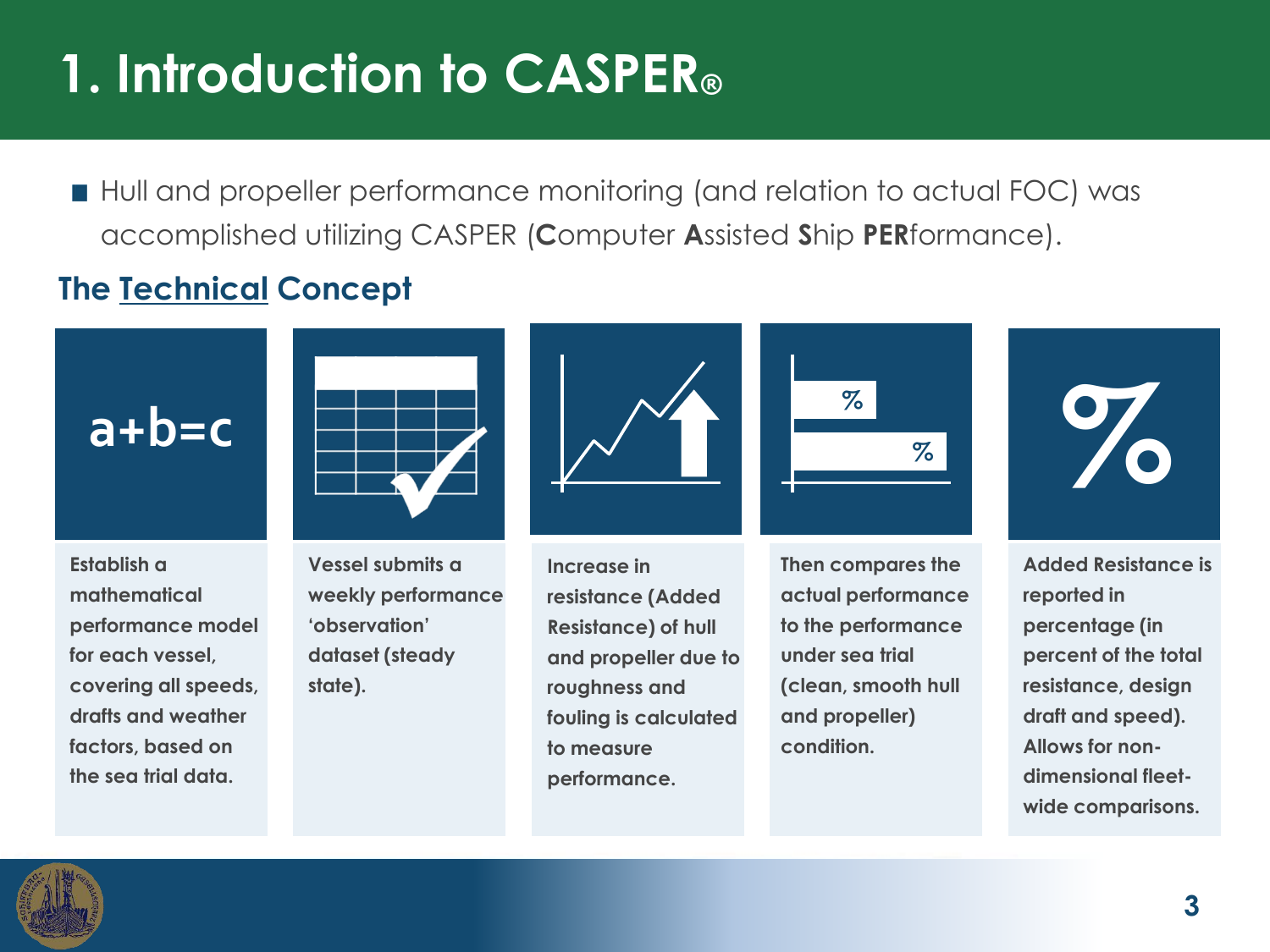### Differentiating from other systems

- **Added Resistance is an index to measure performance rather than** Speed Loss for the following reasons.
	- Speed loss is represented with reference to design speed but few vessels operate at design speed these days.
	- Speed loss does not provide a perspective of the magnitude of roughness or fouling as clearly as Added Resistance. (Speed loss is the 3rd root of the added resistance).
	- Speed log error can be significant and causes uncertainty in speed calculation.
- Speed was not an input into the Added Resistance calculation, rather Speed is calculated from rpm, prop characteristics and power. Reported Speed (log) is only a parameter to validate the calc. Speed.

**The added hull resistance is defined as the additional hull friction force caused by the fouling as a % of the total clean ship resistance at the design draft and the design speed.**

**The "added resistance" for the propeller simply means the loss of propeller thrust as a percentage of the propeller thrust for the clean ship at design draft and design condition.** 

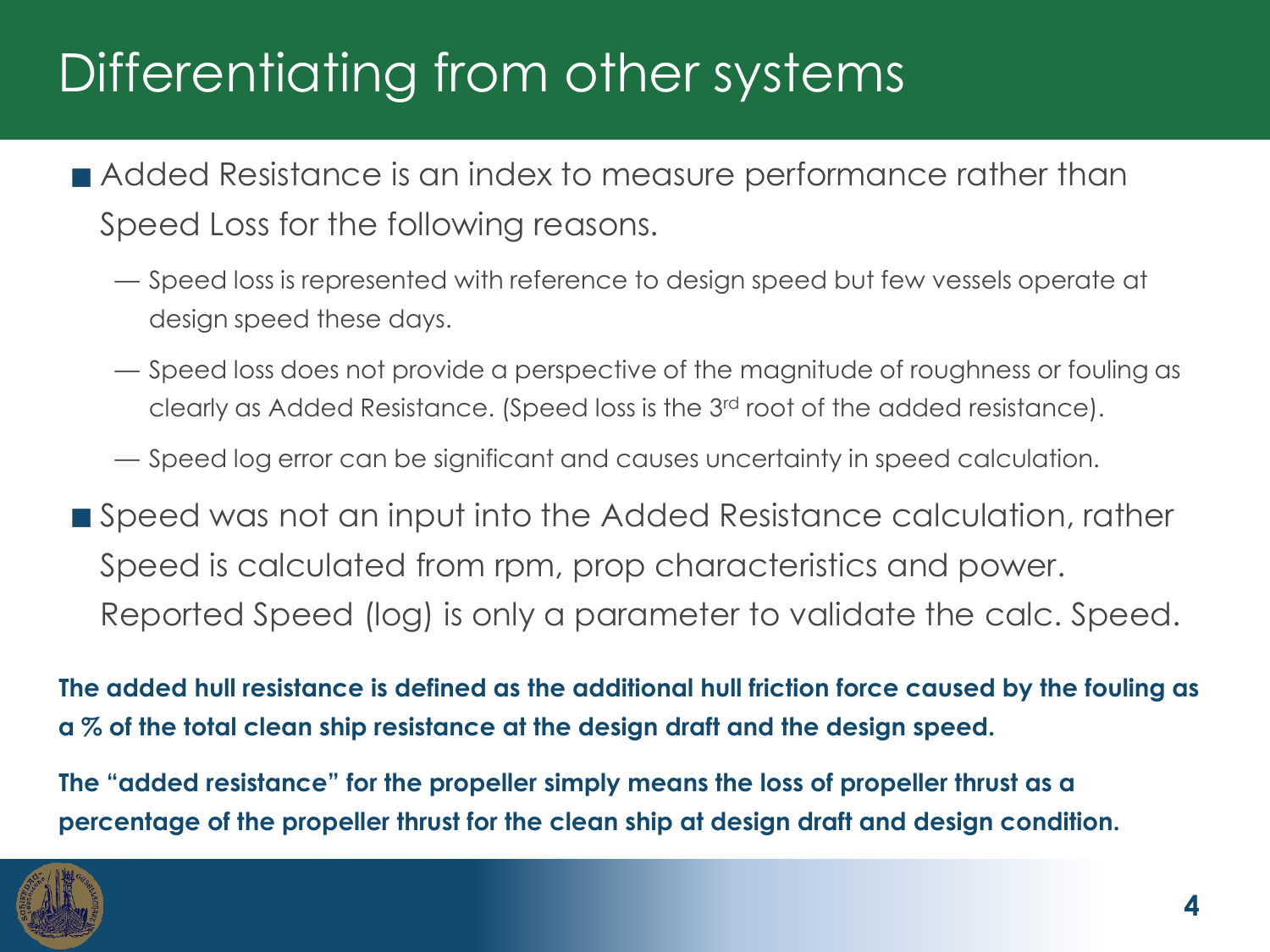### **2**. **Timely In-water Husbandry**



Courtesy: Norwegian Technical University





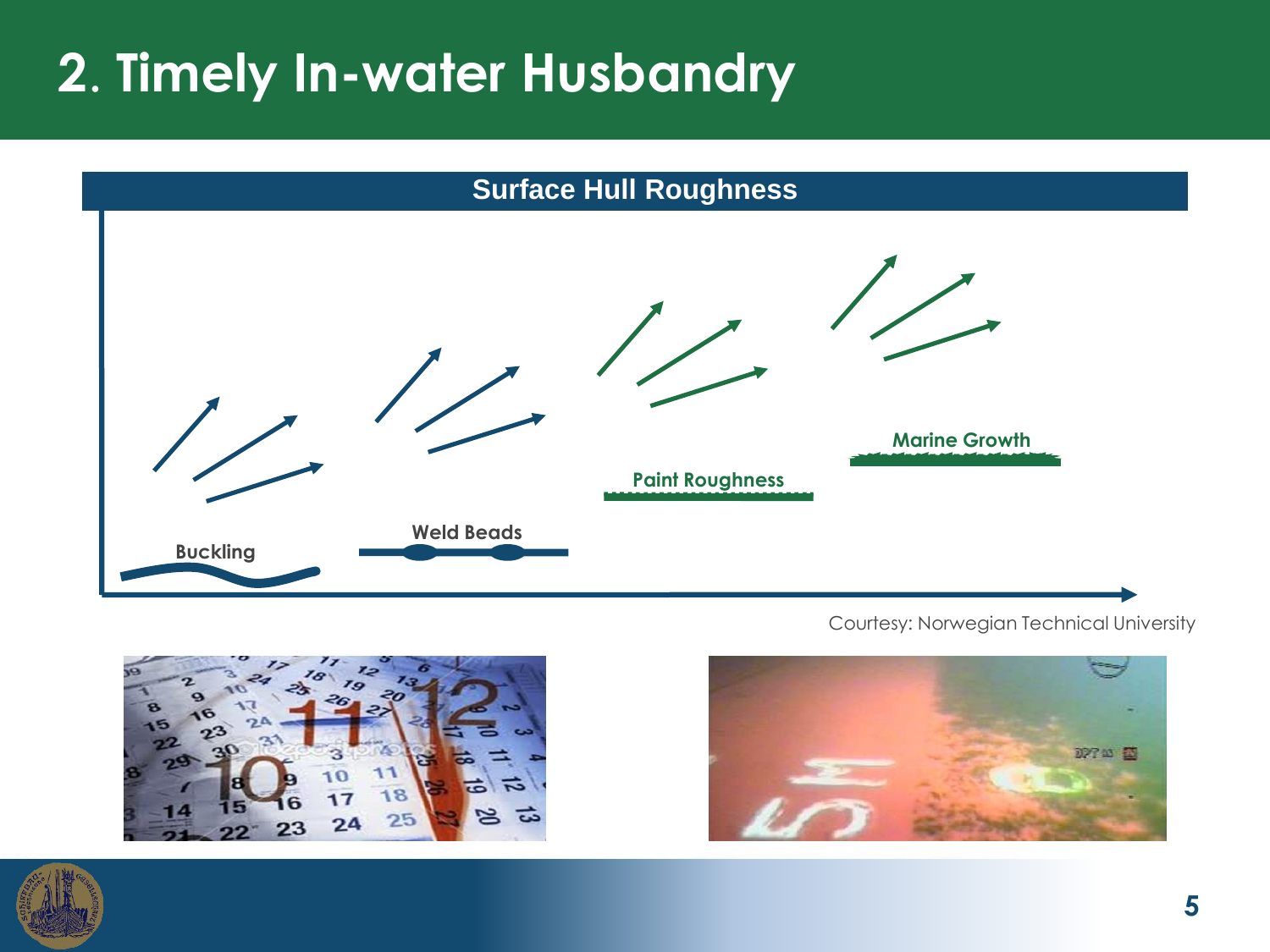### Stages of Marine Growth





**Molecular Fouling**

#### conditioning film

#### **Microfouling**

bacteria microalgae fungi

#### **Macrofouling**

 macroalgae invertebrates

#### **Natural anti-fouling**

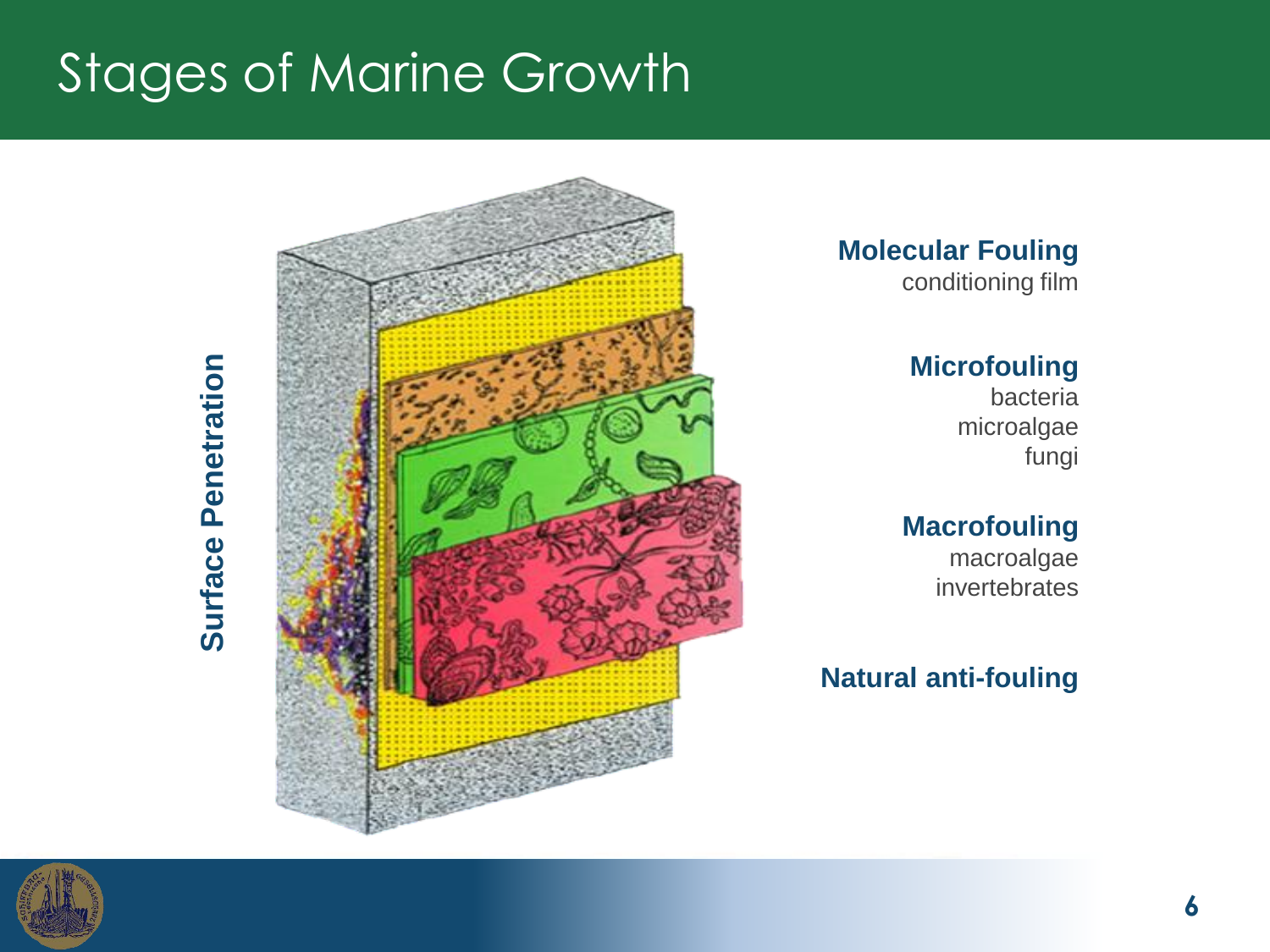### Status of World Fleet (average)

| <b>Ship type</b>              | Avg.<br><b>Added</b><br><b>Resistance</b><br>$\%$<br>(reference<br>trials) | <b>Excess FOC</b><br>(design speed,<br>draft) | <b>Speed Loss</b><br>(design<br>speed,<br>design<br>draft) | <b>Fuel savings</b><br>for hull prop<br>cleaning<br>if done today | Losses due to<br><b>basic</b><br>roughness |  |
|-------------------------------|----------------------------------------------------------------------------|-----------------------------------------------|------------------------------------------------------------|-------------------------------------------------------------------|--------------------------------------------|--|
| <b>Aframax</b>                | 26.3%                                                                      | $7.2$ t/day                                   | $0.84$ kn                                                  | 4.2 tons/day                                                      | $3.0$ t/day                                |  |
| <b>Suezmax</b>                | 29.5%                                                                      | $9.8$ t/day                                   | $0.94$ kn                                                  | 5.1 tons / day                                                    | $4.7$ t/day                                |  |
| <b>VLCC</b>                   | 27.7%                                                                      | 18.2 t/day                                    | $0.92$ kn                                                  | 5.9 tons / day                                                    | $12.3$ t/day                               |  |
| Pana<br>boxship               | 34.0%                                                                      | 44 t/day                                      | $1.7$ kn                                                   | 14 tons / day                                                     | $30$ t/day                                 |  |
| <b>Post</b><br><b>Panamax</b> | 36.1%                                                                      | 53.4 t/day                                    | $1.9$ kn                                                   | 22 tons / day                                                     | $31.4$ t/day                               |  |

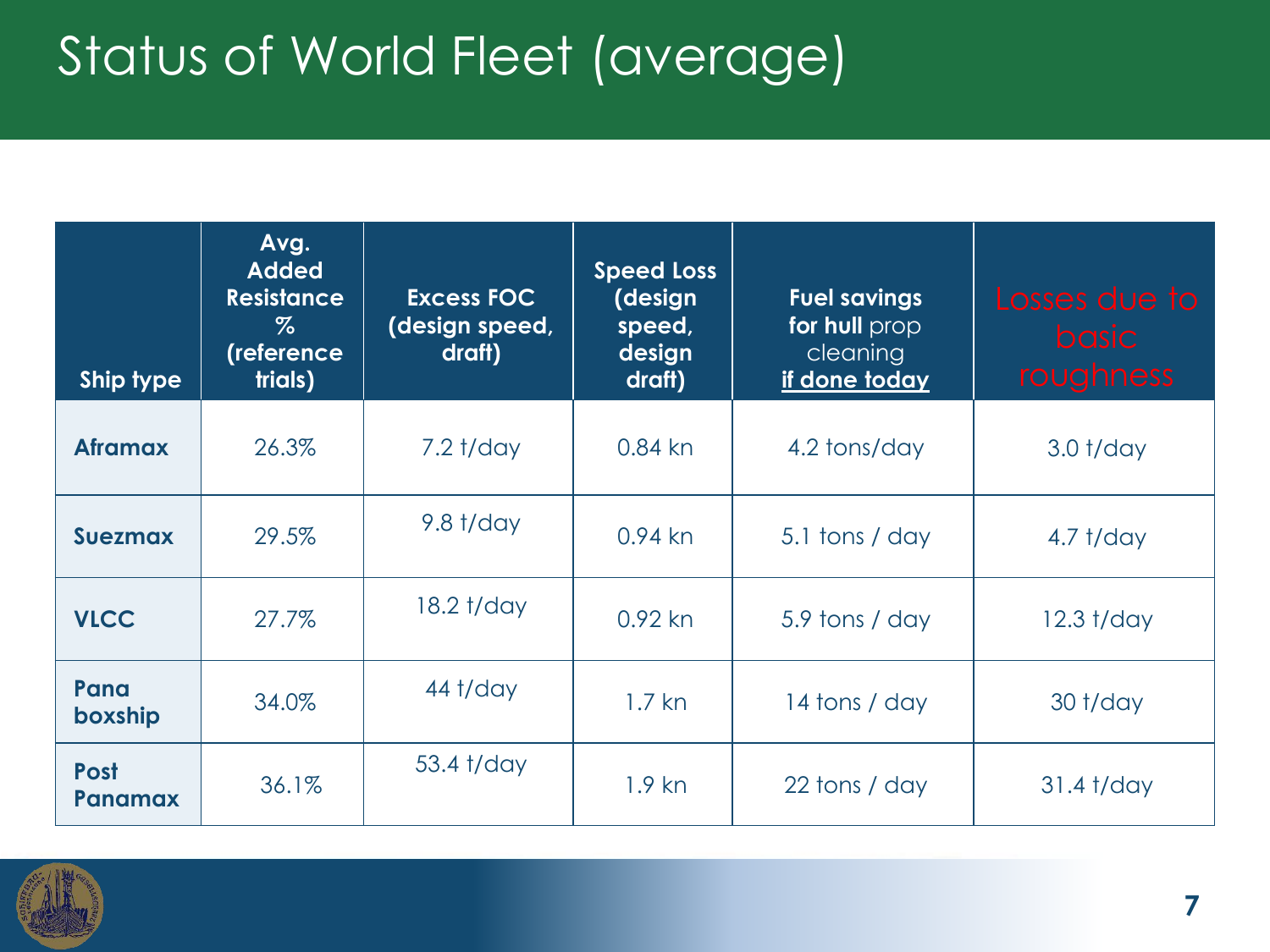### Quantifying effect of maintenance

**Effect of hull cleaning is reflected in terms of drop in resistance** 

Quantification of this drop in resistance is shown in the next slide



**Month / Year**

![](_page_7_Picture_5.jpeg)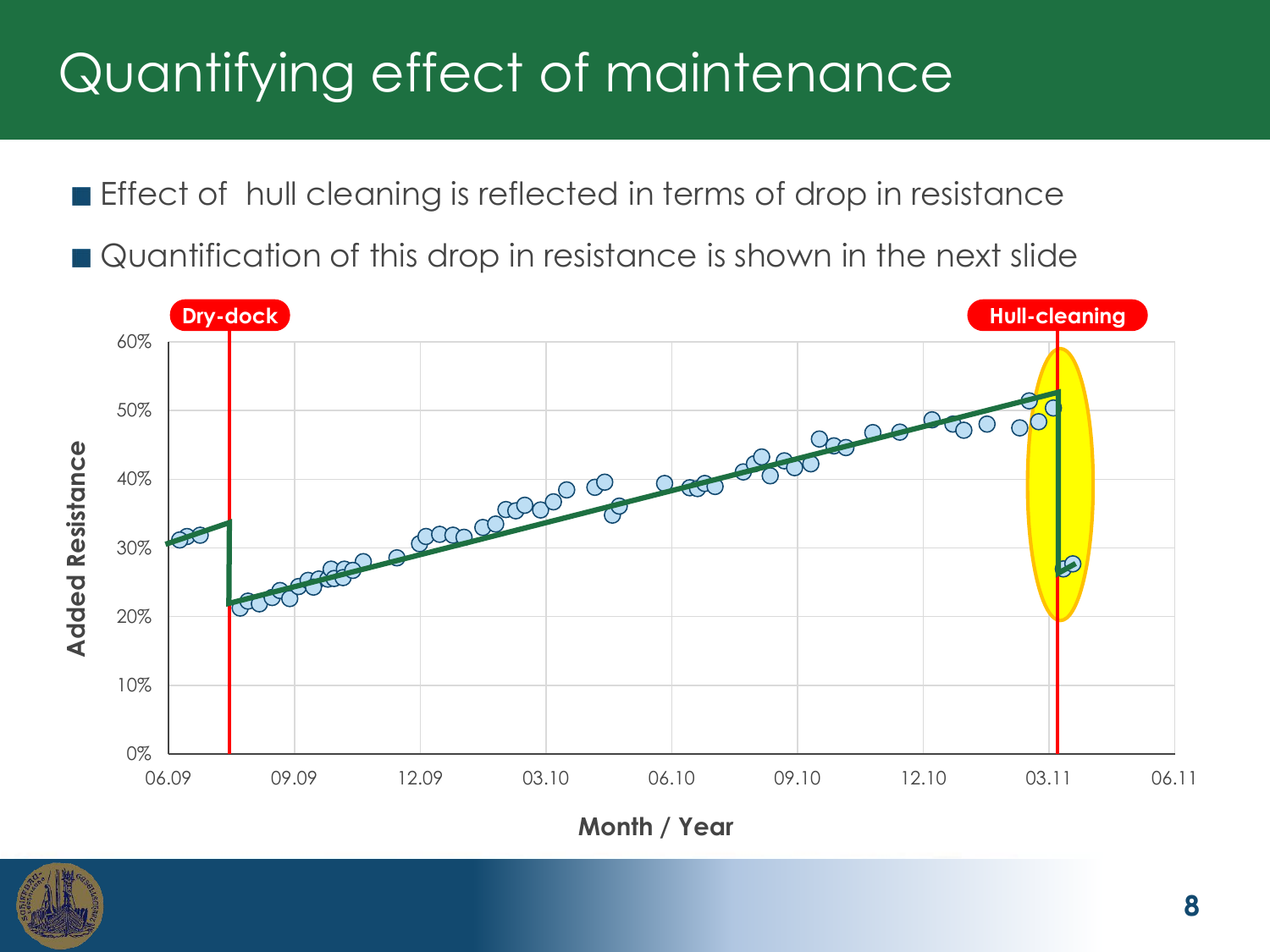### Effect of Hull Cleaning

![](_page_8_Picture_1.jpeg)

![](_page_8_Picture_2.jpeg)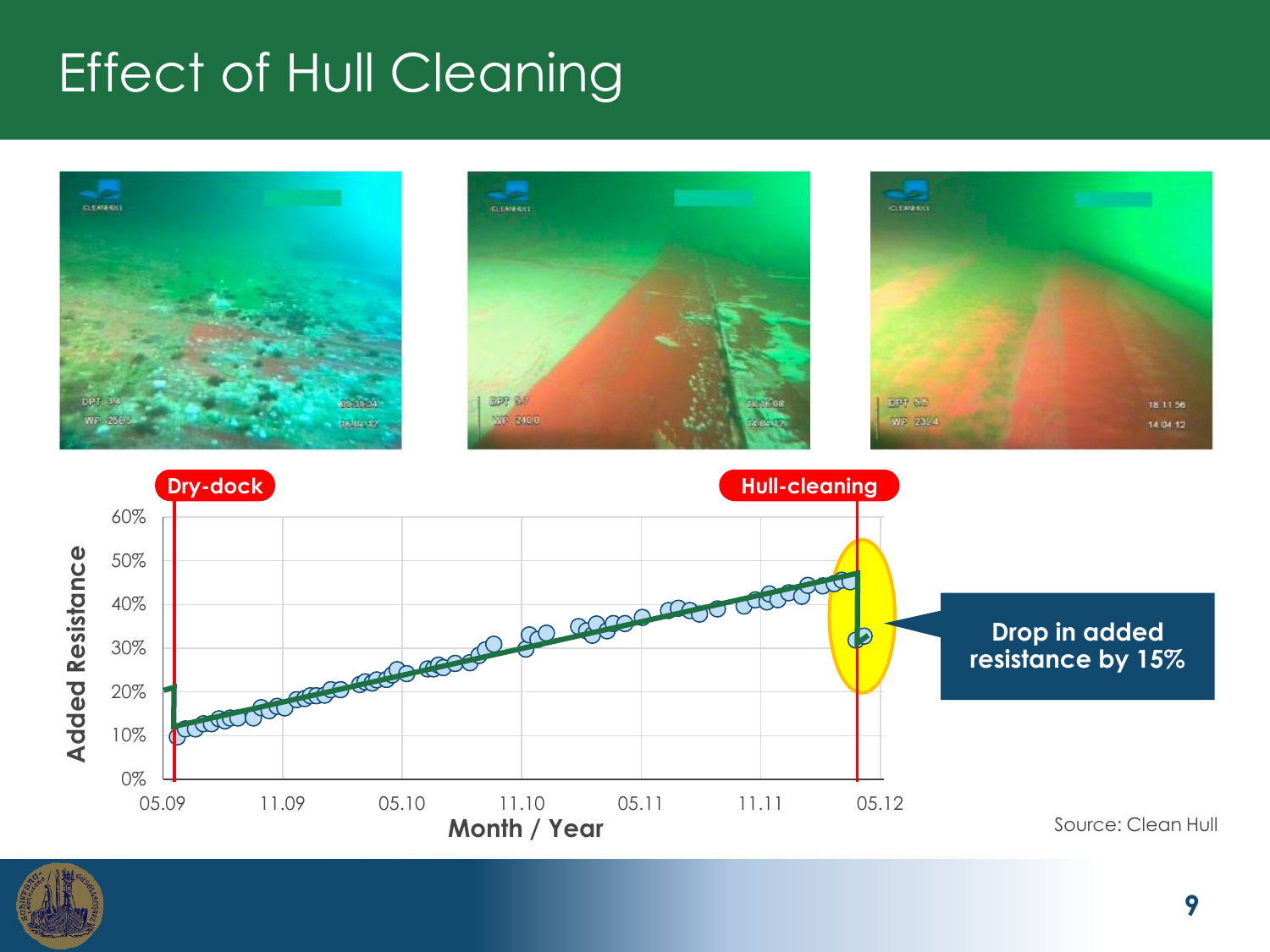### CASPER – Quantifying effect of maintenance

#### **Hull cleaning resulted in a fuel saving of 6 MT/day @ 14 knots speed in laden condition @ Beaufort 0.**

![](_page_9_Figure_2.jpeg)

![](_page_9_Picture_3.jpeg)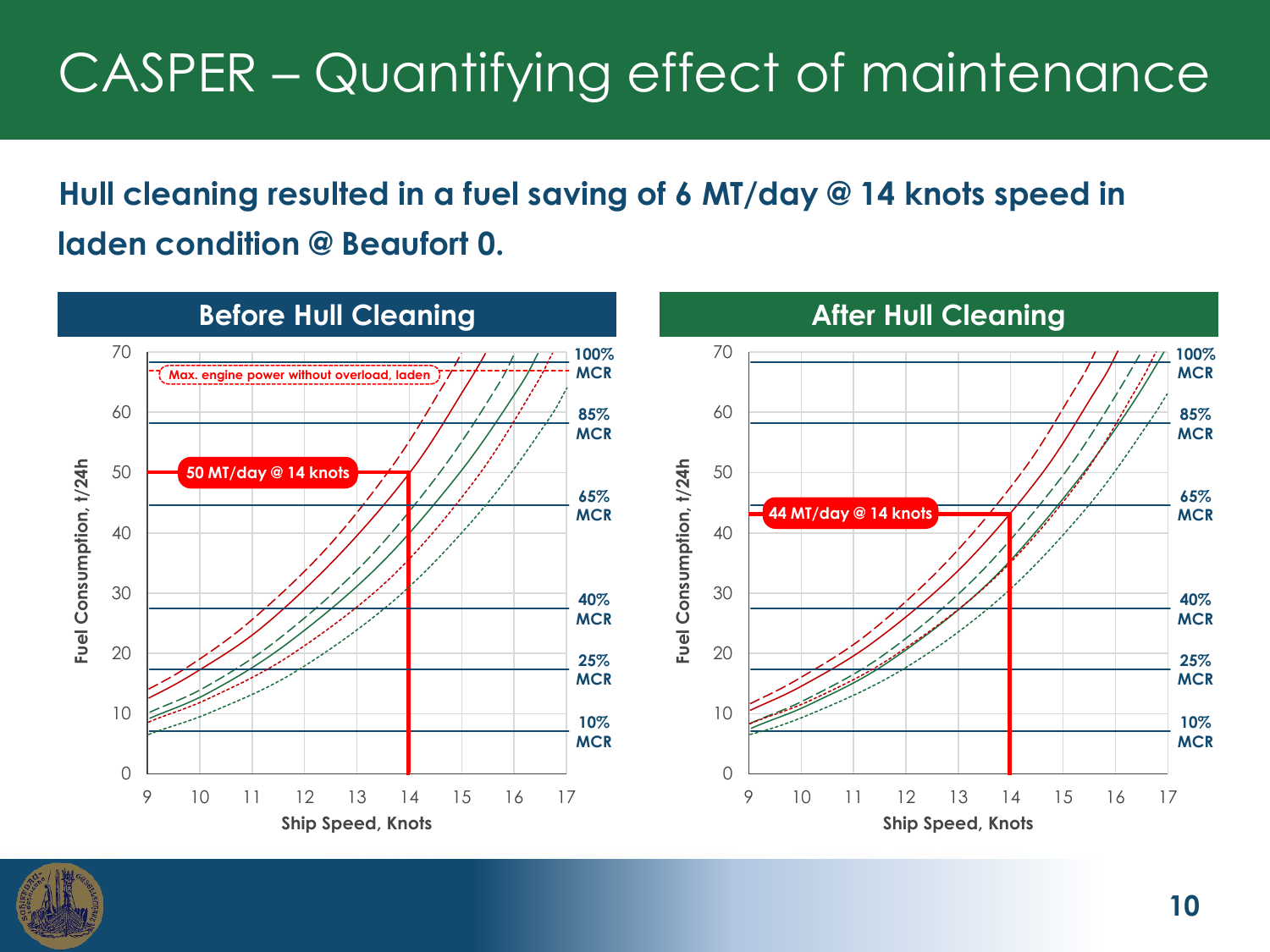### Timely maintenance

■ Hull & Prop condition starts deteriorating after the vessel is delivered.

- *thresholds for acceptable* hull & propeller performance (shown below) over the long term asset life.
- benchmark performance after drydocking or plan an appropriate schedule for hull / propeller cleaning, compare hull coatings, etc.
- Classify / categorize performance of vessels as shown below to make it understandable for all stakeholders (technical or nontechnical).

![](_page_10_Figure_5.jpeg)

![](_page_10_Picture_6.jpeg)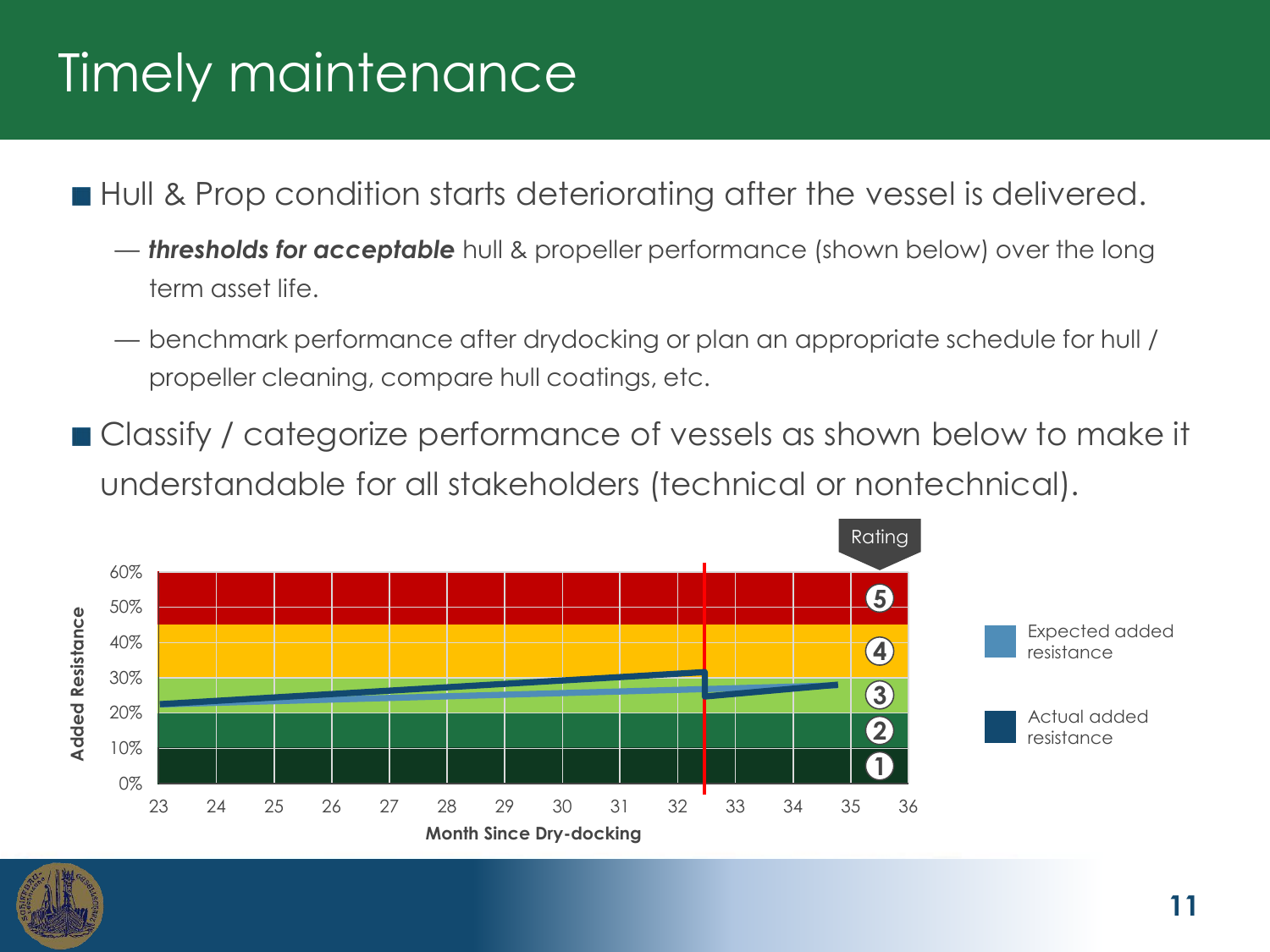### CASPER

#### **Effect of Hull Cleaning**

- Comparison of Speeds & Consumptions before & after Hull Cleaning
- Laden Consumption @ 14 knots 50.5 MT / day vs. 47 MT / day
- Ballast Consumption @ 10 knots 16 MT / day vs. 15 MT / day

![](_page_11_Figure_5.jpeg)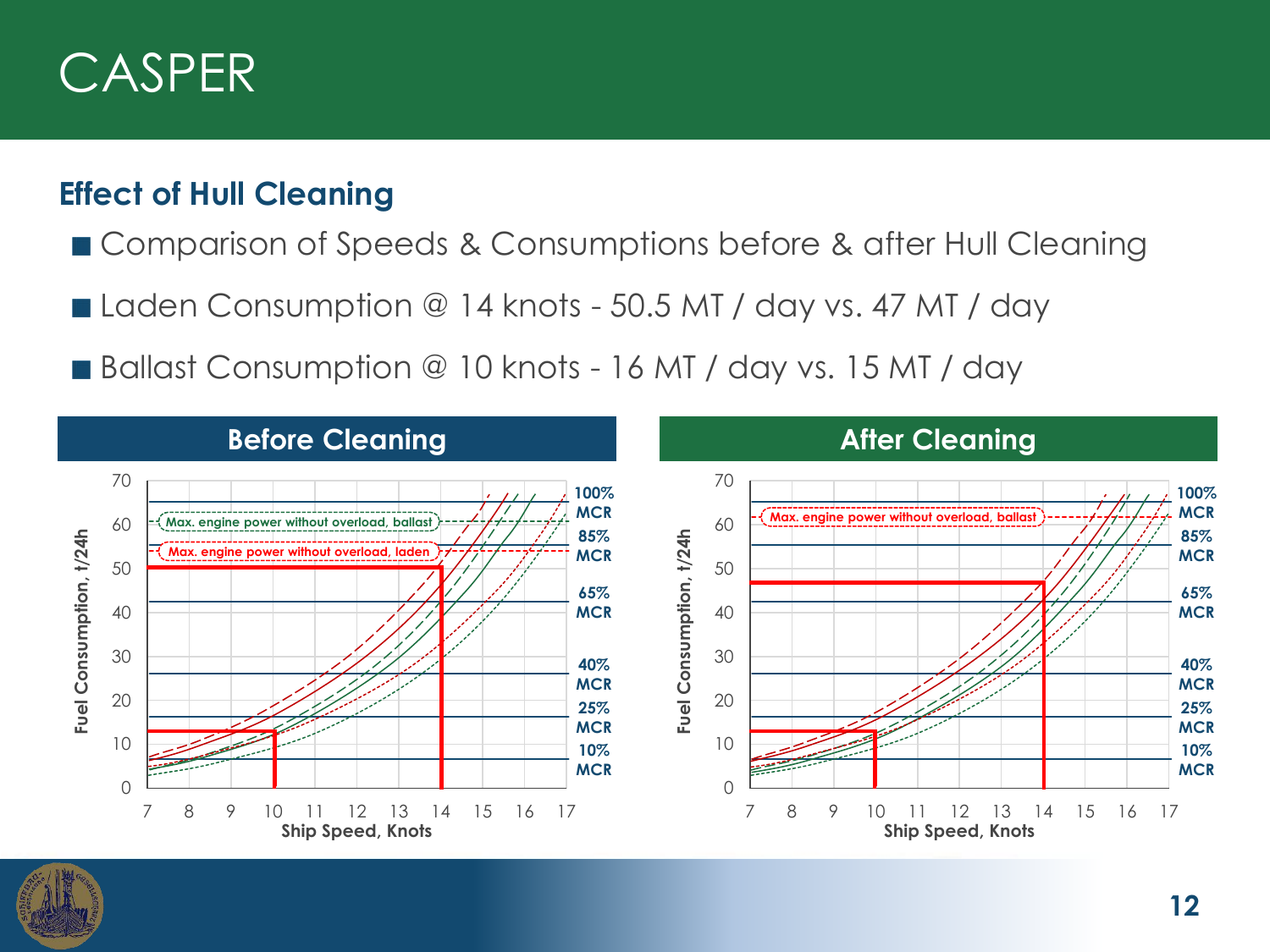![](_page_12_Picture_0.jpeg)

#### **Proving the benefit independently for all stakeholders**

Based on 140 Laden days & 160 Ballast days per year

#### **From previous slide:**

- Fuel saving in laden passage : 3.5 MT / day
- Fuel saving in ballast passage : 1 MT / day

#### **Total Fuel saved per year:**

| Fuel savings           | $= (140 \times 3.5) + (160 \times 1)$ |
|------------------------|---------------------------------------|
|                        | $= 590$ MT / year                     |
| $@$ \$ 650 / MT of HFO | $= 590$ MT x \$ 650                   |
|                        | $=$ \$ 383,500                        |

#### **Reduced CO2 emissions per year:**

- = 590 MT x 3.2 MT of CO2 per MT of Fuel
- **= 2,080 MT of CO2 / year**

**Since the benefit diminishes after hull cleaning, considering even a 50% benefit from the above is significant.**

![](_page_12_Picture_12.jpeg)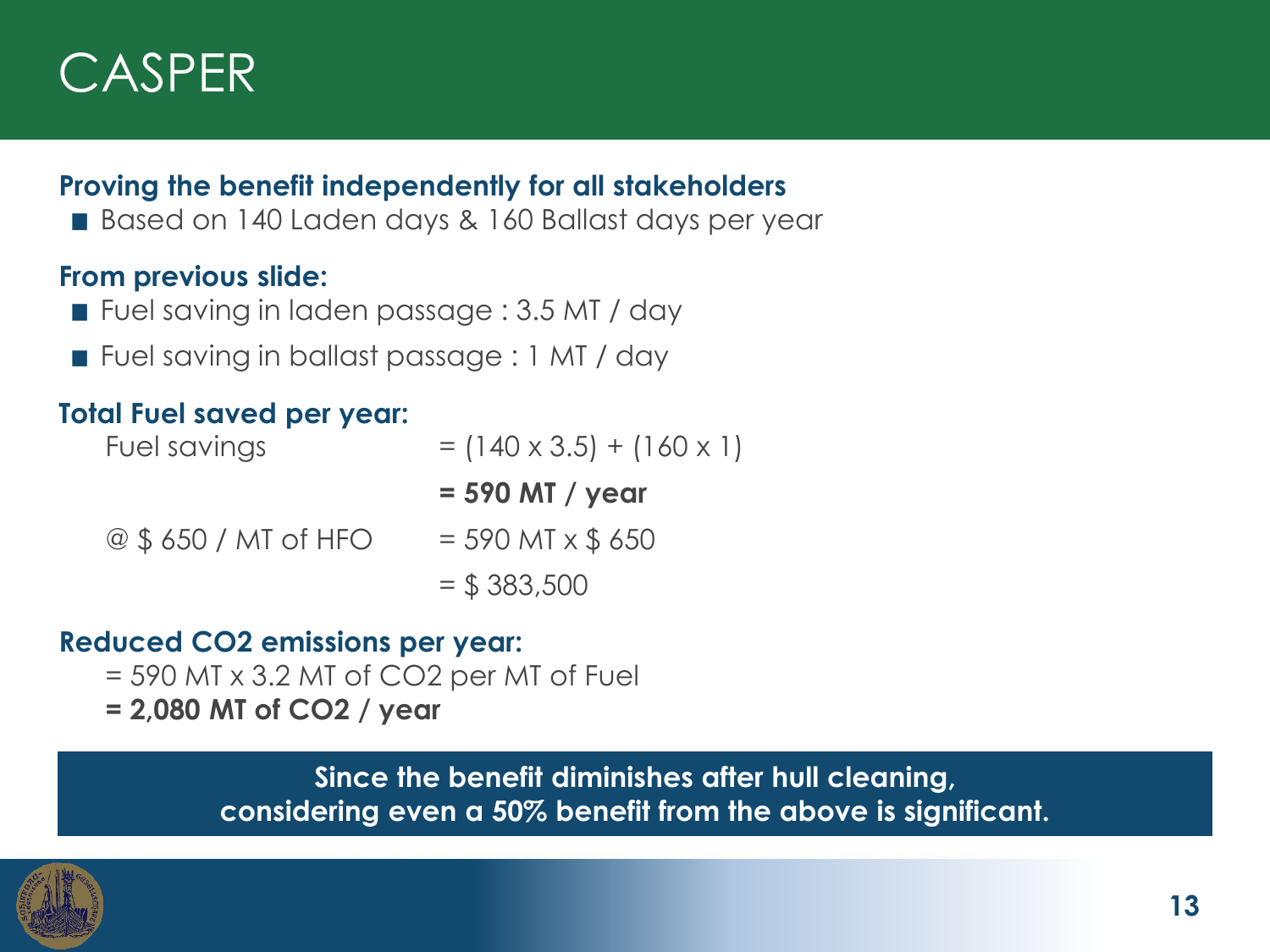### CASPER – Quantifying effect of maintenance

#### **Before & After Propeller Polishing**

![](_page_13_Picture_2.jpeg)

![](_page_13_Picture_3.jpeg)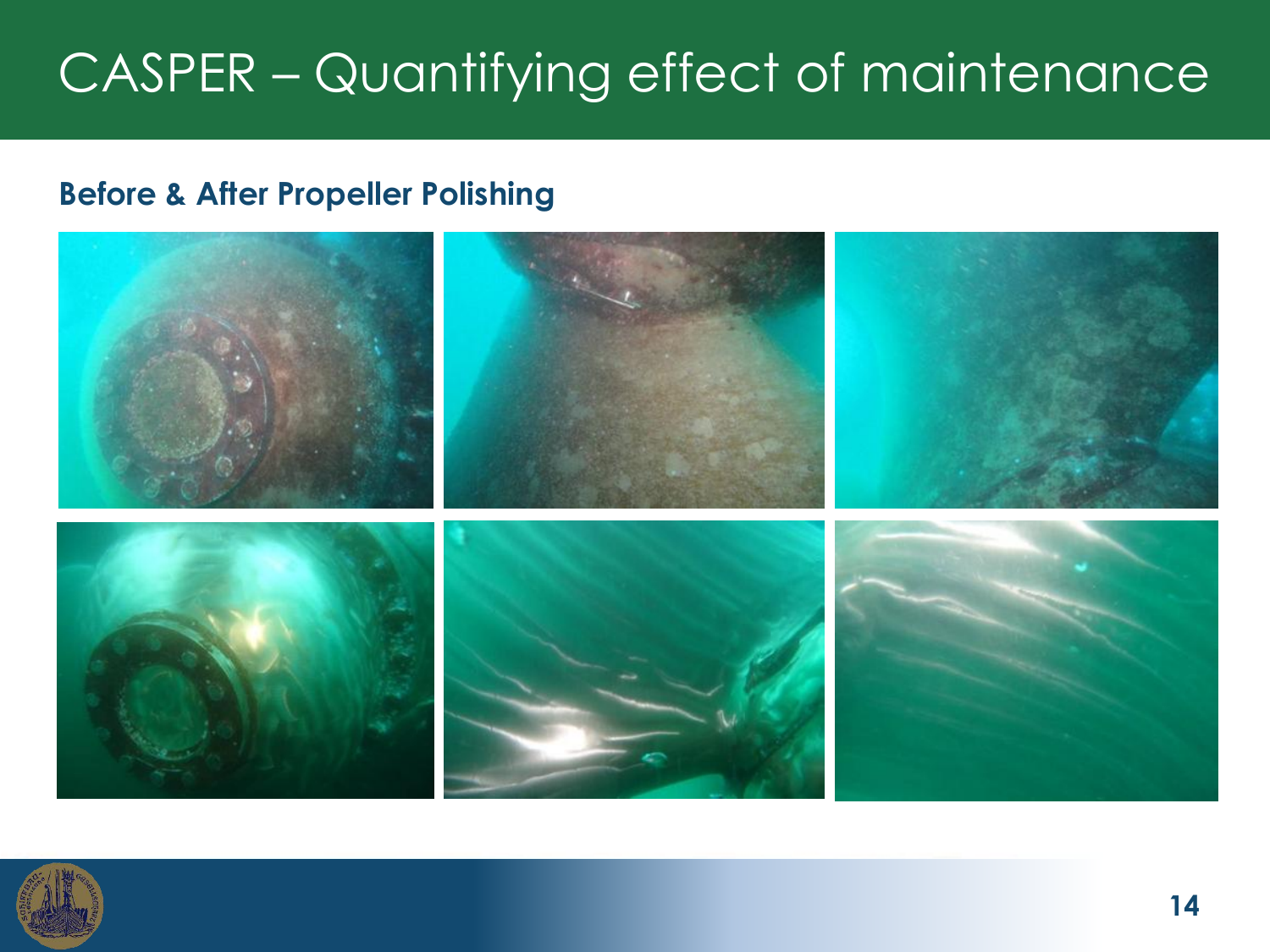### CASPER – Quantifying effect of maintenance

#### **Effect of propeller polish lead to a 7% drop in resistance**

![](_page_14_Figure_2.jpeg)

**Days for Development of Added Resistance**

![](_page_14_Picture_4.jpeg)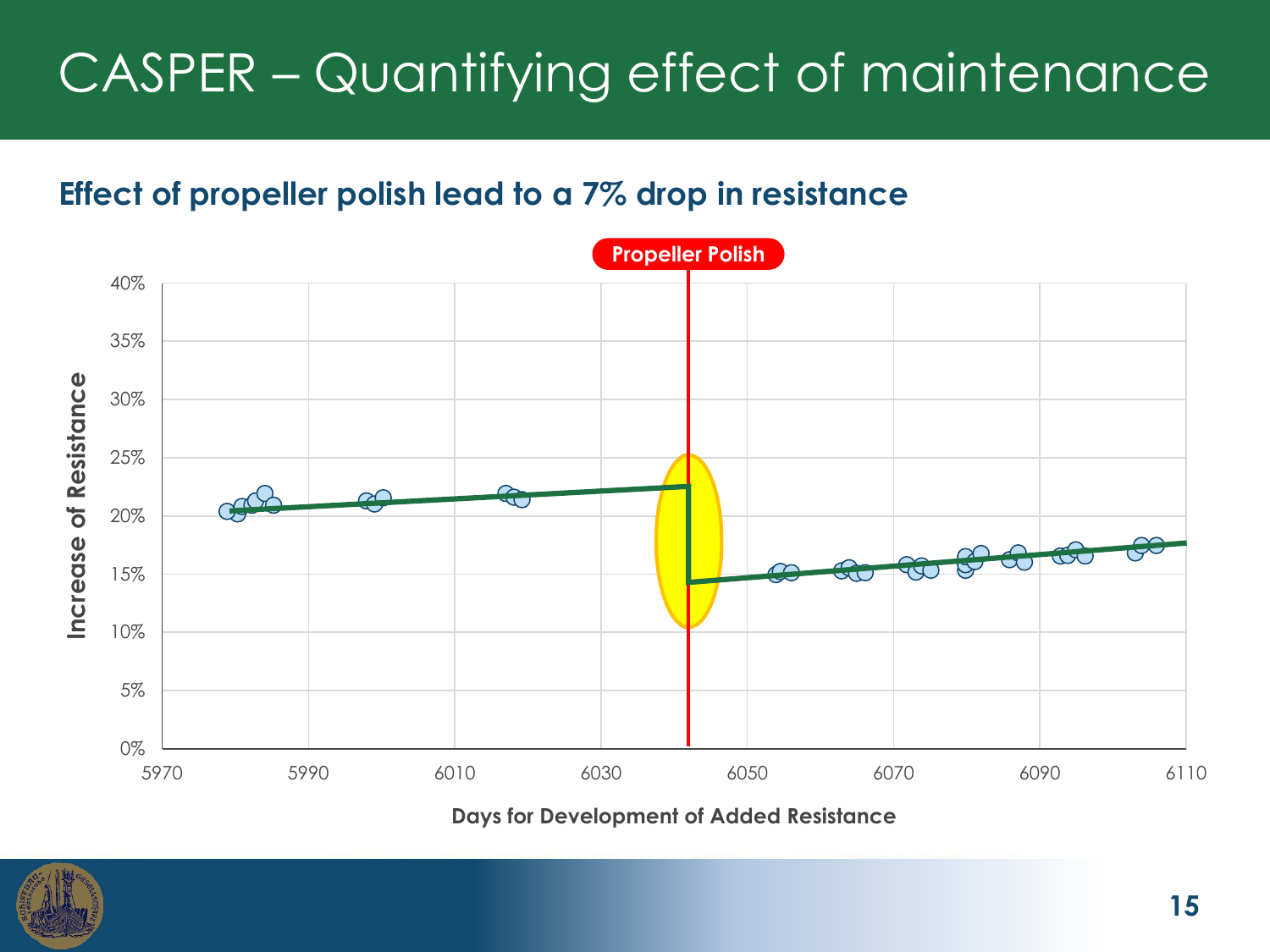### Fleet tool (below is plot of 65 ships)

#### **Y-axis represents how fast hull and prop are fouling Y-axis represents how much the hull+prop resistance has increased since last husbandry**

![](_page_15_Figure_2.jpeg)

Less than 3 months since last affecting event  $\rightarrow$  Less than 6 months since last affecting event ← Less than 12 months since last affecting event ← More than 12 months since last affecting event

![](_page_15_Picture_4.jpeg)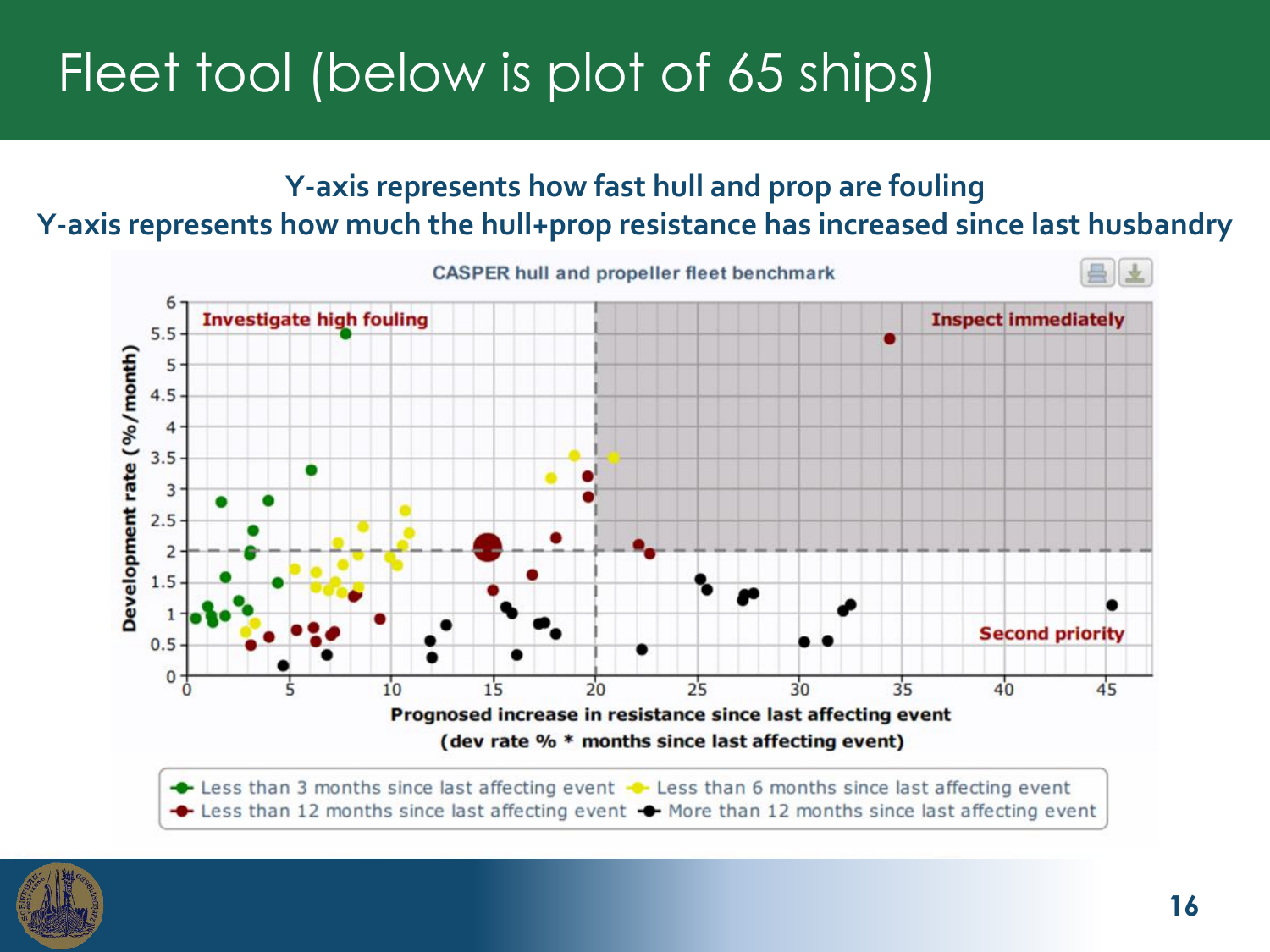### **3. Blasting of hulls**

![](_page_16_Figure_1.jpeg)

**Example shown is a ship with yearly prop polish and 5 yr docking.** 

**5 yr.=0.50 kn. | 10 yr.=0.73 kn. | 15 yr.=0.85 kn. | 20 yr.=1.7 kn.**

**Speed loss increases over docking intervals (when only spotblasted)**

![](_page_16_Picture_5.jpeg)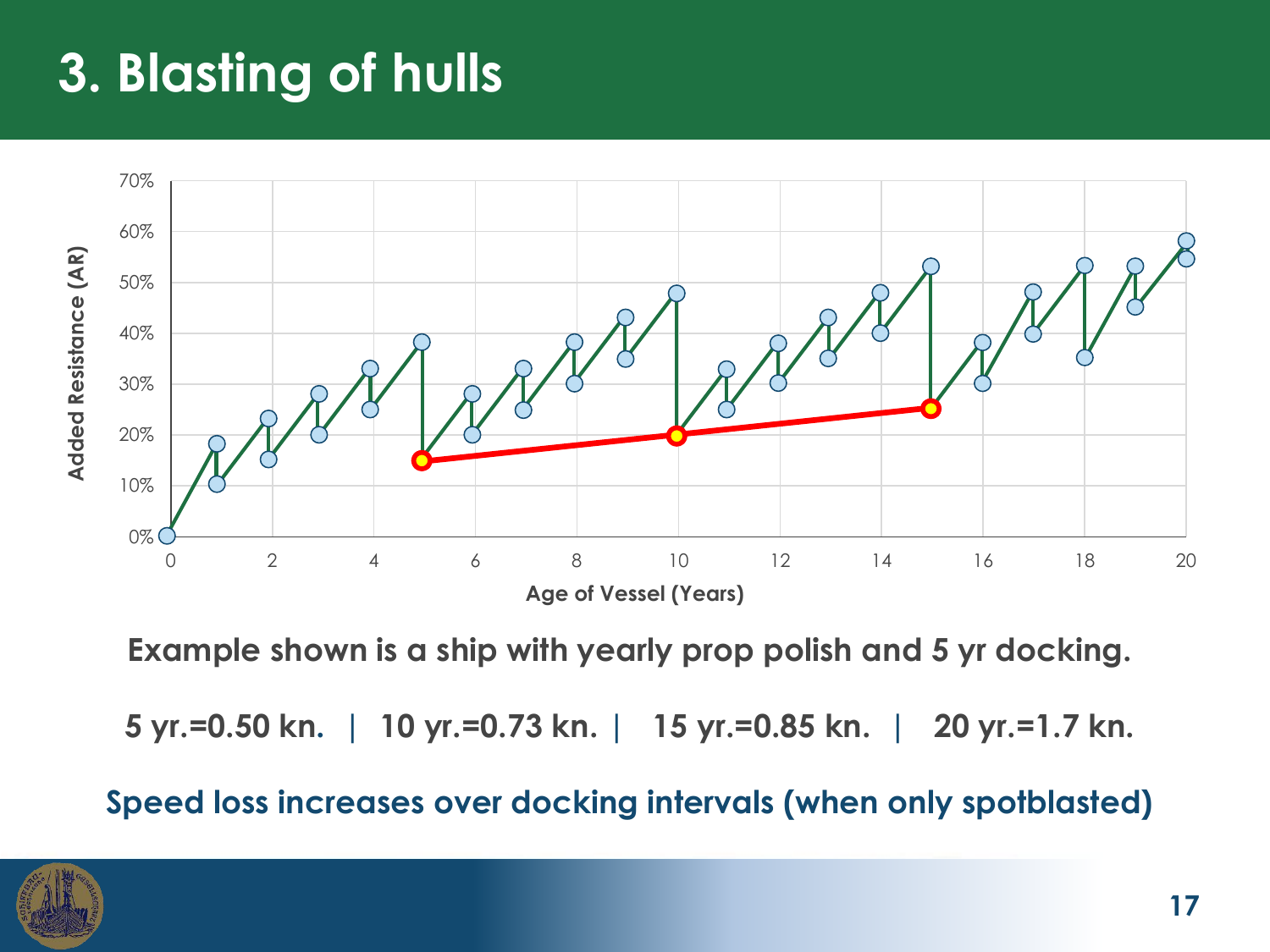### Post-docking Analysis (sisters)

(low cost hull pre-treatment = higher resistance outdocking)

![](_page_17_Figure_2.jpeg)

![](_page_17_Figure_3.jpeg)

![](_page_17_Picture_4.jpeg)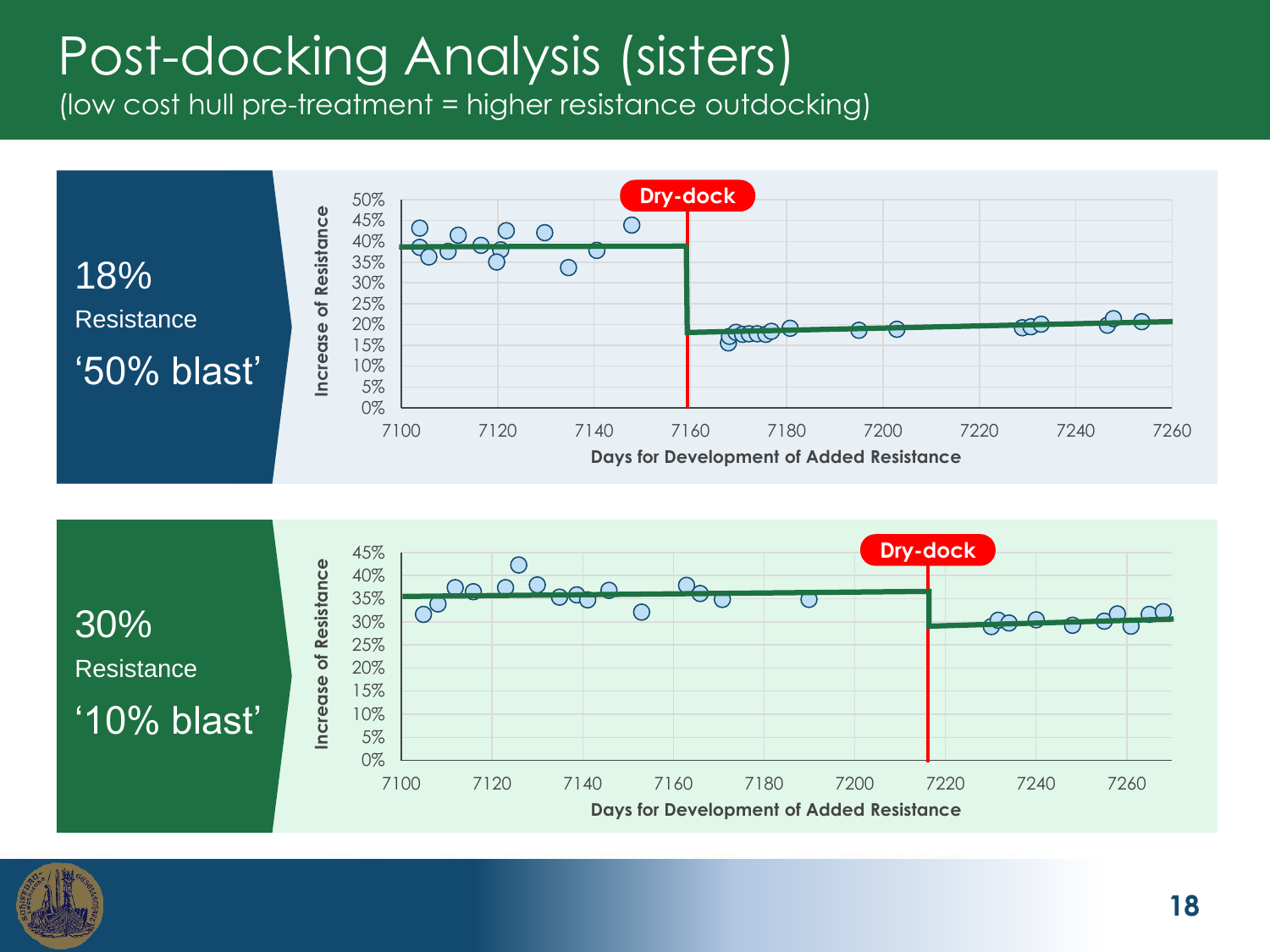## 18% (added resistance) 30%

![](_page_18_Figure_1.jpeg)

**At 22 knots: 140 tons/day Trials 110 tons At 140 t/day: 2 knot loss from trials**

![](_page_18_Figure_3.jpeg)

**At 22 knots: 154 tons/day (14 tons more) At 154 t/day: 2.5 knot loss from trials**

![](_page_18_Picture_5.jpeg)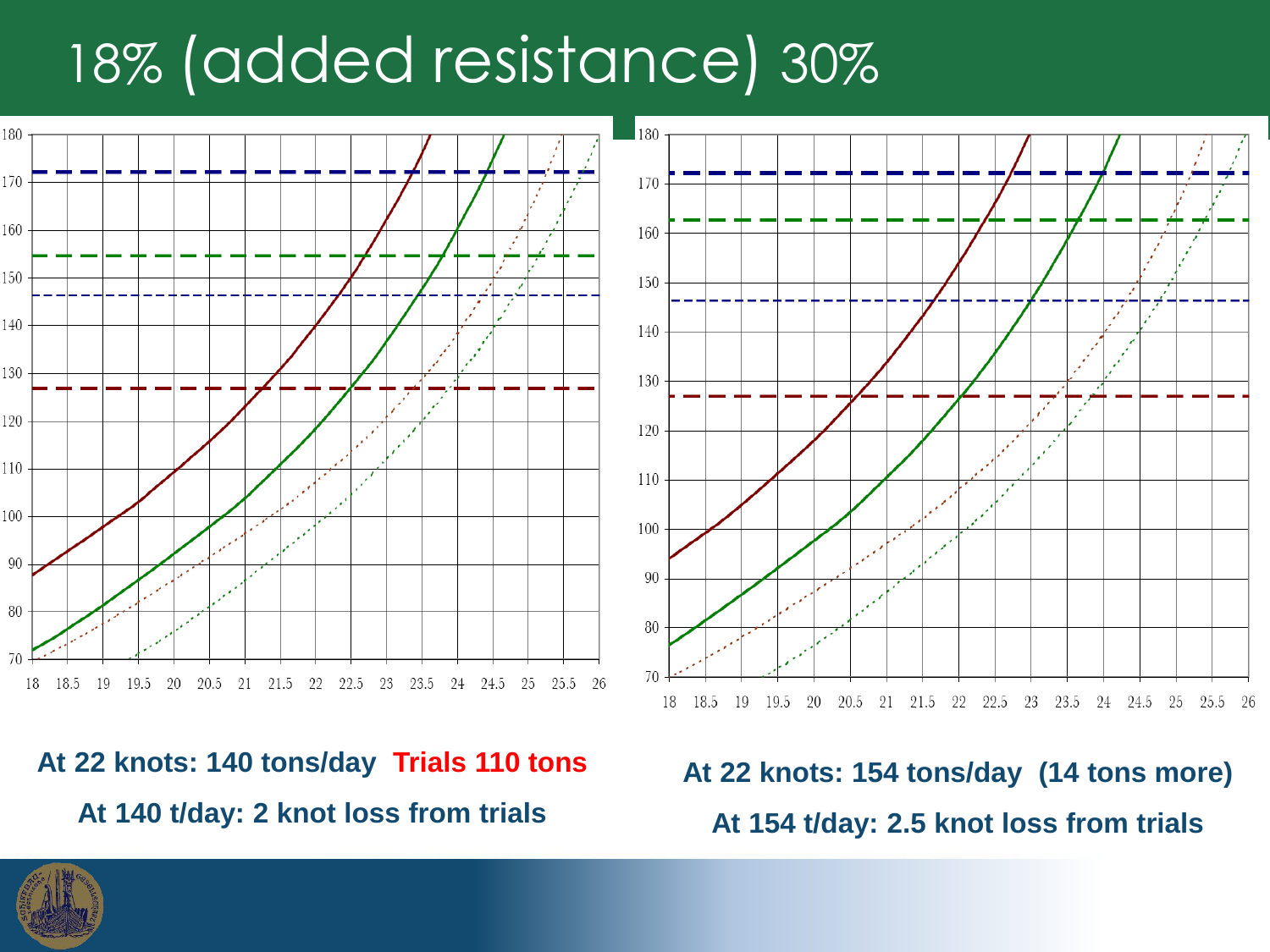### Intensive blasting produces better results

![](_page_19_Figure_1.jpeg)

**Added Resistance at Out-docking (%) (Full-blast for C, D, F ships in ddx)**

![](_page_19_Picture_3.jpeg)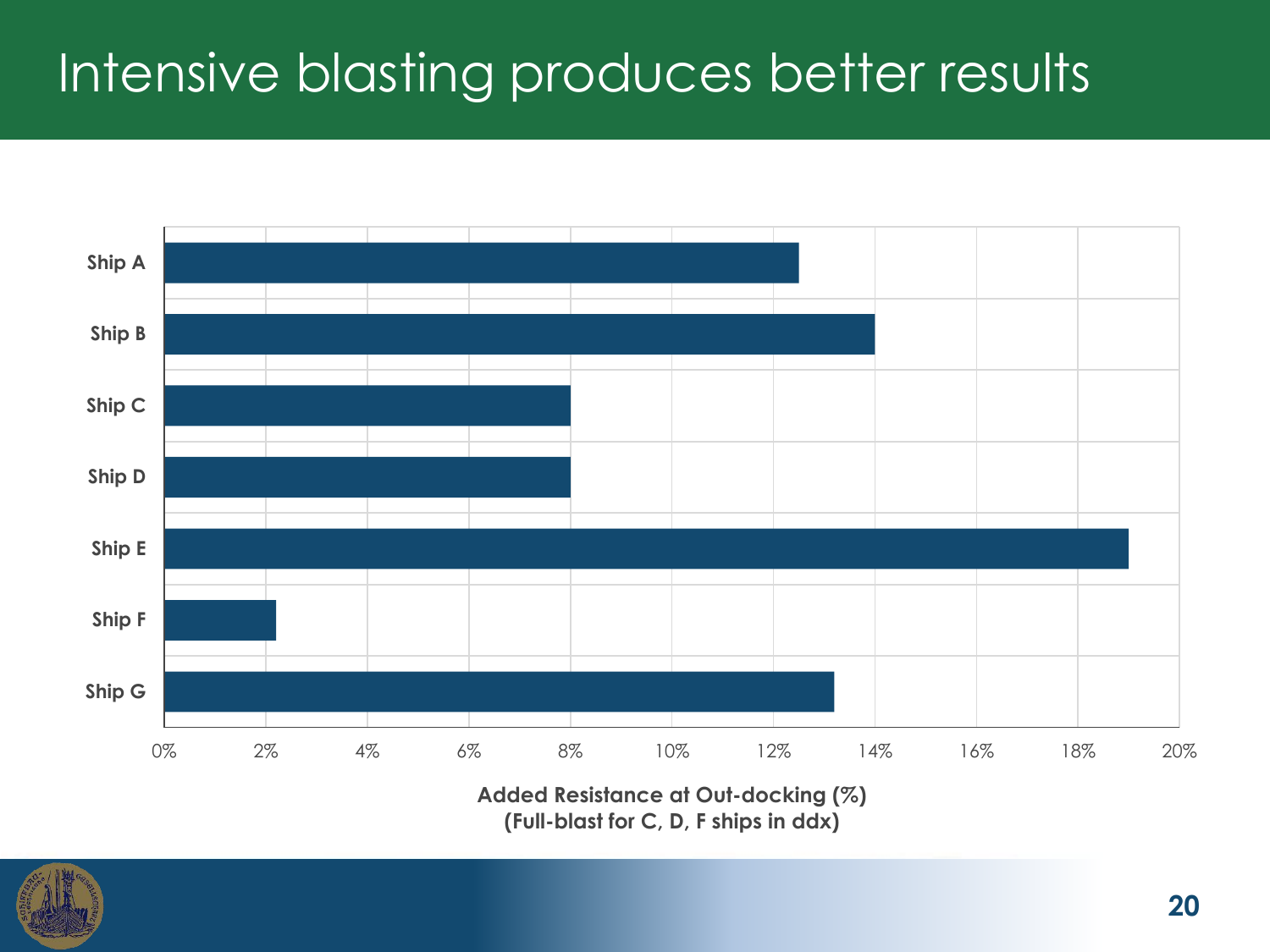### Blasting area and fuel efficiency

| <b>Vessel</b> | <b>Dry</b><br><b>Dock</b> | Age in<br><b>Years</b><br>(apprx.) | <b>Blasted Area (sq m)</b> |      | <b>Total Areas (sq m)</b> |             | <b>Blast</b><br><b>Area</b> | Improve.<br>in Resist<br>(%) | <b>Decrease</b><br>in FOC |                  |           |
|---------------|---------------------------|------------------------------------|----------------------------|------|---------------------------|-------------|-----------------------------|------------------------------|---------------------------|------------------|-----------|
|               |                           |                                    | <b>Botm</b>                | Vert | <b>Total</b>              | <b>Botm</b> | Vert                        | <b>Total</b>                 |                           | (from<br>CASPER) | (MT/24hr) |
| Ship A        | 13 mo                     | 6 yrs                              | 1183                       | 1960 | 3143                      | 3500        | 6500                        | 10000                        | 31%                       | 28%              | 31.0      |
| Ship B        | 10 mo                     | 5yrs                               | 1183                       | 2800 | 3983                      | 3500        | 6500                        | 10000                        | 40%                       | 33%              | 30.0      |
| Ship C        | $22 \text{ mo}$           | 5 yrs                              | 600                        | 3360 | 3960                      | 4304        | 8149                        | 12453                        | 32%                       | 47%              | 35.0      |
| Ship D        | 38 mo                     | 8 yrs                              | 75                         | 2163 | 2238                      | 4304        | 8149                        | 2453                         | 18%                       | 27%              | 20.0      |
| Ship E        | 14 mo                     | 6 yrs                              | 632                        | 2691 | 3323                      | 6324        | 13452                       | 19776                        | 17%                       | 14%              | 28.0      |

![](_page_20_Picture_2.jpeg)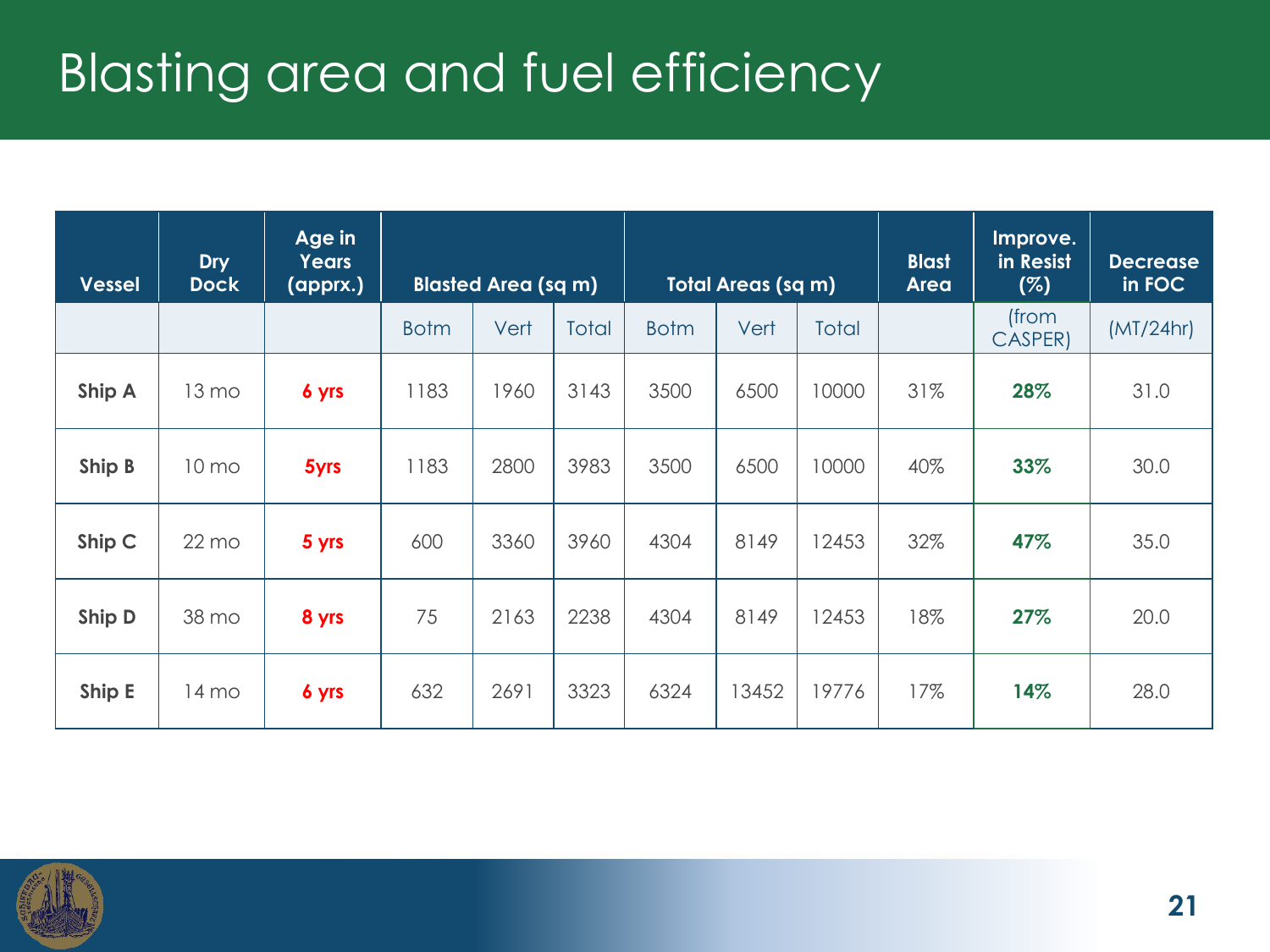### Effects of hull and prop resistance

260 **Trial trip** 240 4% added resistance 220 Fuel Consumption, t/24h **Fuel Consumption, t/24h** 7% added resistance 200 9% added resistance 180 11% added resistance 160 13% added resistance 140 15% added resistance120 19% added resistance 100 20 20,5 21 21,5 22 22,5 23 23,5 24 24,5 25 25,5 26 26,5 27 27,5 28 **Ship Speed, Knots**

**Actual Fuel Consumption versus Speed for Various Stages of Added Resistance**

![](_page_21_Picture_2.jpeg)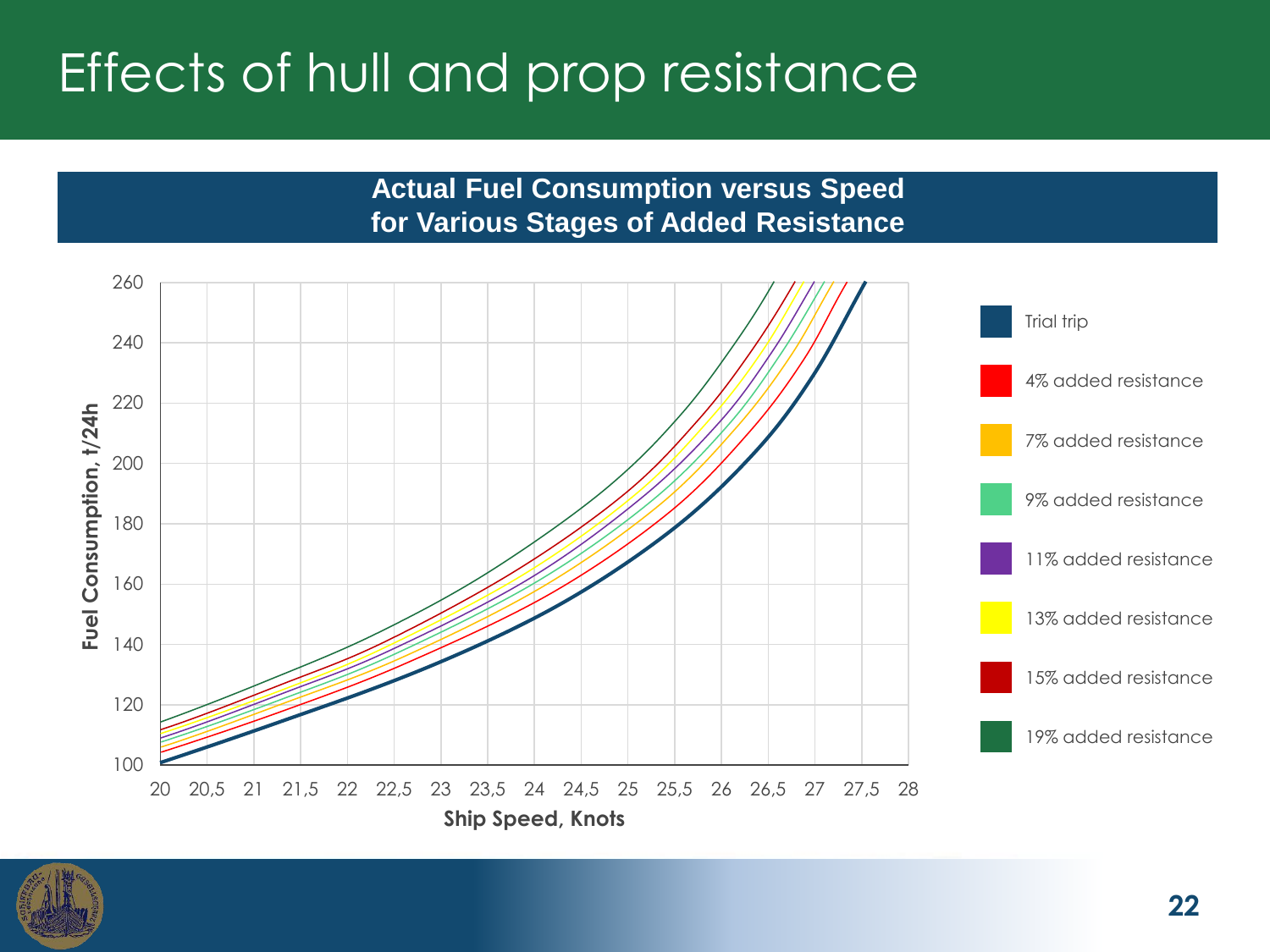### **4. Shared benefits**

**Latest information to be presented at conference**

![](_page_22_Picture_2.jpeg)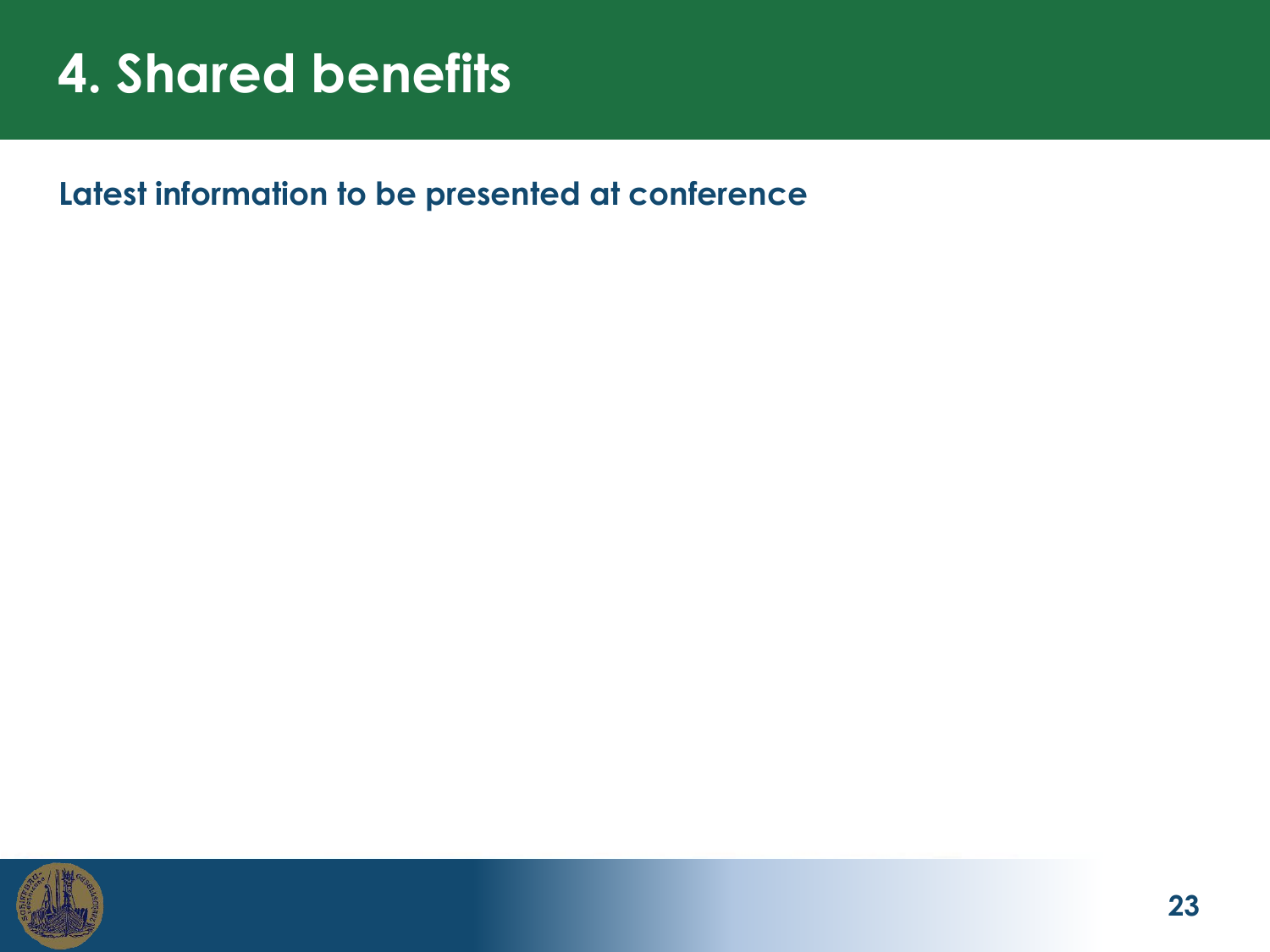**Develop a technical strategy for the hull / prop performance monitoring or** *outsource to experts.*

**Conduct a super polish in-water after docking to ensure no contamination of propeller blades;**

**Many small sand blasted spots is not optimal, rather make a total 'square off' of full blast of bad areas; Pay special attention to the area between full draft and ballast draft, as this area is highly exposed to the environment and susceptible to roughness and fouling;**

**Hull coatings cannot be judged solely on their inwater hydrodynamic resistance, as cost of coating, capacity to be cleaned, nontoxic aspects and other factors need to be assessed by shipowner.**

**Monitor the hull and propeller performance before and after DD and clean when the resistance has reached the level where gentle cleanings will save fuel but not damage the coating.**

![](_page_23_Picture_6.jpeg)